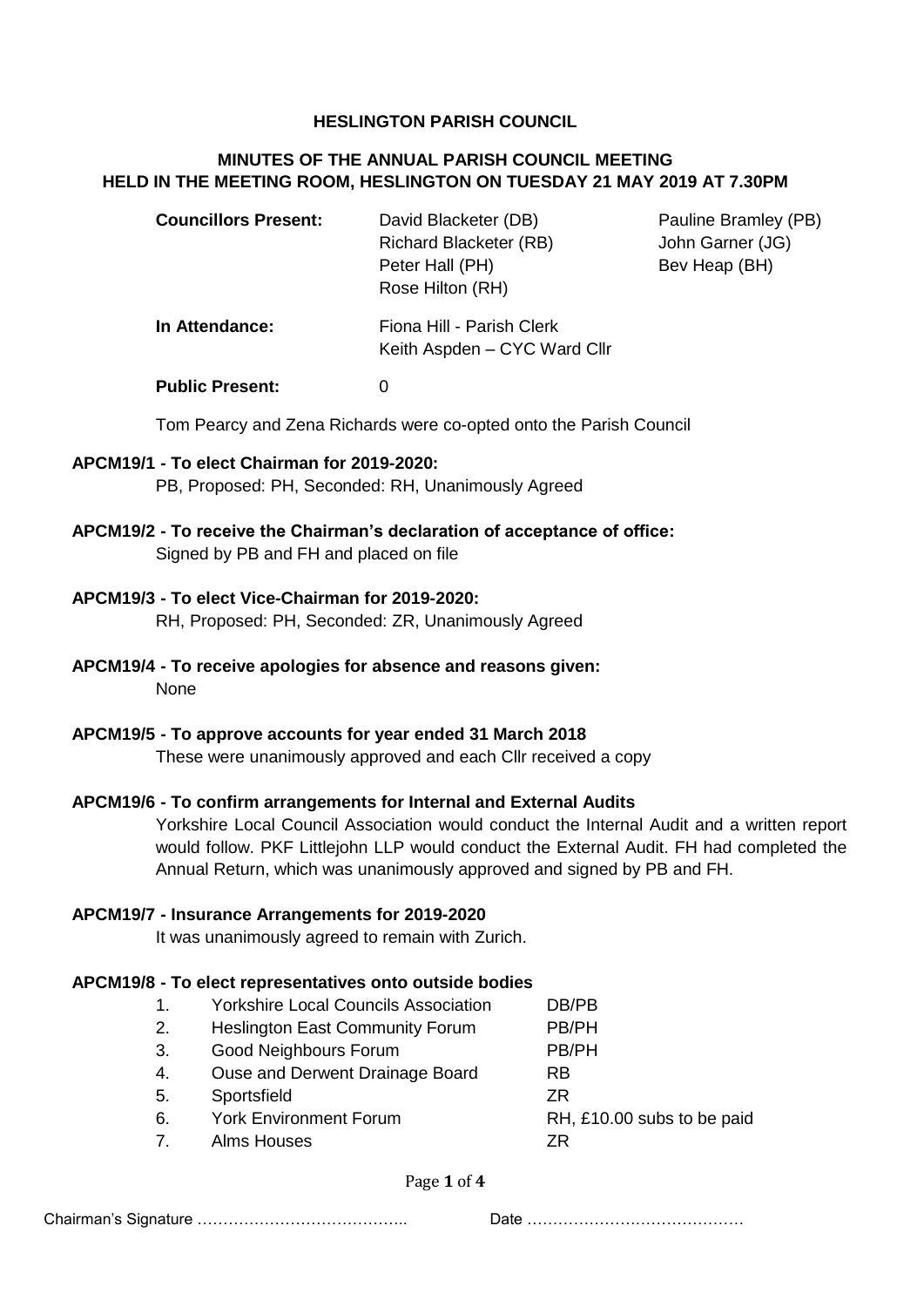8. Meeting Room JG

## **APCM19/9To review Training/Professional Development**

The Parish Council considered training needs, noted the training offered by YLCA but felt no training was currently required.

## **APCM19/10 – To discuss adoption of General Power of Competition**

The Government introduced the General Power of Competence (GPC) in the Localism Act 2011 to give eligible councils the power "to do anything individuals may generally do" as long as it is not prohibited by other legislation or restrictions.

It is a power of first resort so the power may be used without having to consider other powers first.

There are three conditions for eligibility:

- 1. Resolution: the council must resolve at a meeting that it meets the criteria for eligibility relating to the electoral mandate and relevant training of the clerk.
- 2. Electoral Mandate: at the time the resolution is passed, as least two thirds of the council must hold office as a result of being declared elected (i.e. not co-opted).
- 3. Qualified clerk: At the time that the resolution is passed, the clerk must hold a recognised professional qualification (e.g. Certificate in Local Council Administration, CiLCA) AND pass the 2012 CiLCA module relating to the general power of competence.

Eligibility must be re-confirmed at each annual meeting following an ordinary election.

In using the GPC councils must have regard to any relevant legislation, restriction and potential risk to the council; they should also act within the general principle of "reasonableness".

It was unanimously agreed to adopt the GPC, as the Parish Council fulfilled all criteria.

## **APCM19/11 To conduct a review of all policies:**

In the February 2019 edition of the White Rose Update, Yorkshire Local Councils Association advised – If your council has not already done so, it is recommended that all policies are reviewed in May 2019 when many councils will be going through the election process. Looking at all policies now will ensure that the council gets off to a flying start at the Annual meeting in May.

The Parish Clerk obtained a definitive list of policies from the YLCA and a copy is attached to these minutes.

The Parish Clerk would now use this list to ensure the Parish Council had all policies necessary.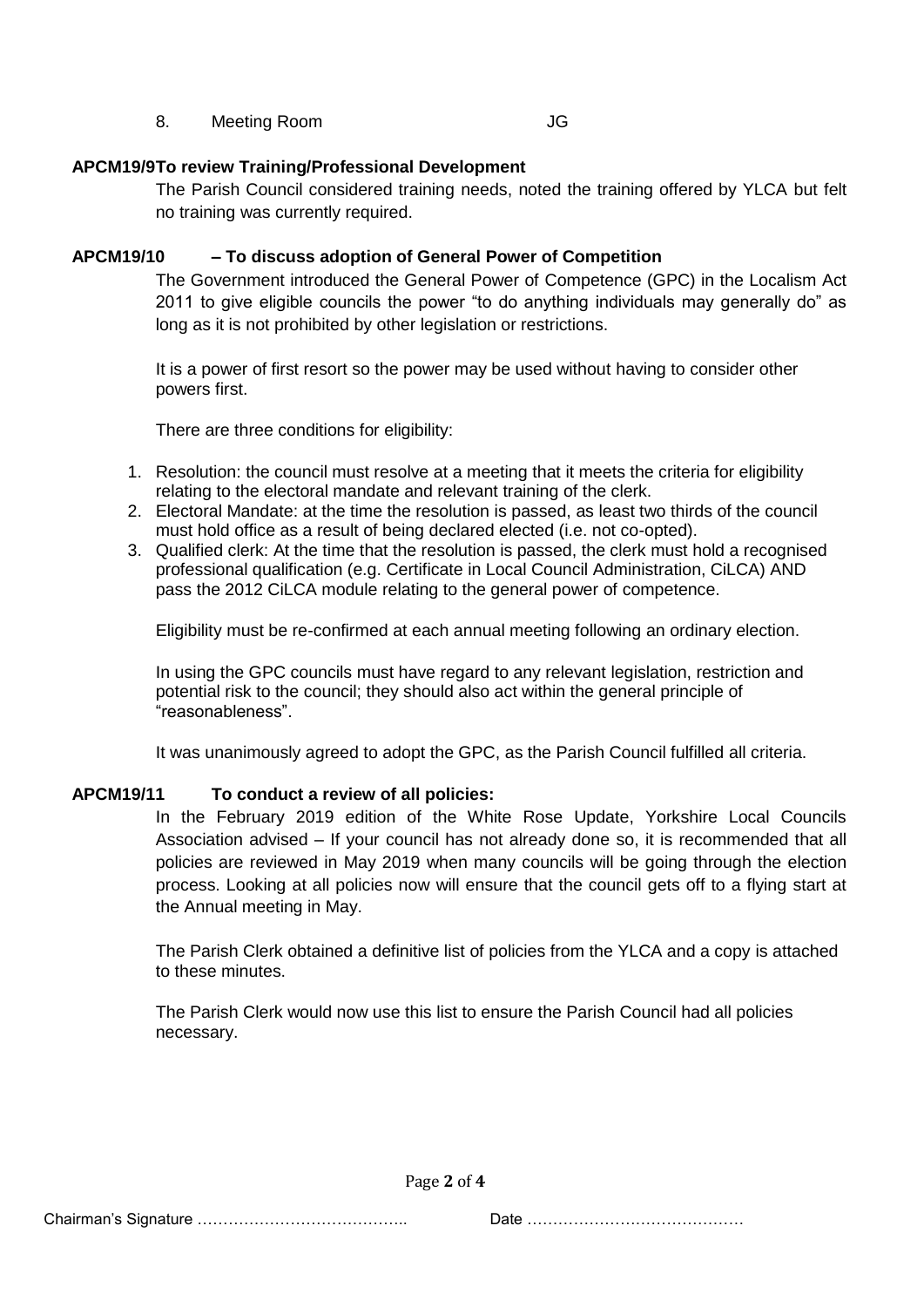#### **YLCA POLICIES LIST**

#### **DOCUMENT:** KEY:

Mandatory/Statutory Requirement (SR) Best Practice (BP) Audit Requirement (AR)

| <b>BASIC GOVERNANCE</b>                                              |                                                                |
|----------------------------------------------------------------------|----------------------------------------------------------------|
| <b>Standing Orders</b>                                               | BP (SR for SO on contracts and procurement of goods and servic |
| <b>Financial Regulations</b>                                         | <b>SR</b>                                                      |
| Code of Conduct                                                      | <b>SR</b>                                                      |
| Member's Register of Interests Log                                   | <b>BP</b>                                                      |
| <b>Dispensation Request form</b>                                     | <b>BP</b>                                                      |
| Member's Dispensations Log                                           | <b>BP</b>                                                      |
| Member's Allowance Policy                                            | <b>BP</b>                                                      |
| Councillor attendance register                                       | <b>BP</b>                                                      |
| Planning register                                                    | <b>BP</b>                                                      |
| Co-option Policy and procedure                                       | <b>BP</b>                                                      |
| <b>Committee Terms of Reference</b>                                  | <b>SR</b>                                                      |
| <b>OPENNESS AND ACCOUNTABILITY</b>                                   |                                                                |
| <b>FOI Publication Scheme</b>                                        | <b>SR</b>                                                      |
| Recording of Meetings Policy                                         | <b>BP</b>                                                      |
| <b>FOI Policy</b>                                                    | <b>BP</b>                                                      |
| FOI Vexatious Requests Policy                                        | <b>BP</b>                                                      |
| Rules for public session                                             | <b>BP</b>                                                      |
| Complaints Policy/Procedure                                          | <b>SR</b>                                                      |
| Social media Policy                                                  | <b>BP</b>                                                      |
| Media/Communications Policy                                          | <b>BP</b>                                                      |
| Transparency Code compliance checklist                               | <b>BP</b>                                                      |
| <b>DATA PROTECTION/GDPR</b>                                          |                                                                |
| Data/information audit                                               | <b>BP</b>                                                      |
| Documents management (disposal and retention) Policy                 | <b>BP</b>                                                      |
| Privacy notice - general                                             | <b>SR</b>                                                      |
| Privacy notice - employees, councillors, role holders and volunteers | <b>SR</b>                                                      |
| Security Incident Policy                                             | <b>BP</b>                                                      |
| Security Incident recording form and log                             | <b>BP</b>                                                      |
| Consent form log                                                     | <b>BP</b>                                                      |
| <b>FINANCIAL</b>                                                     |                                                                |
| Financial Regulations (see above)                                    | <b>SR</b>                                                      |
| Asset Register                                                       | <b>AR</b>                                                      |
| Risk Assessment/management Policy                                    | <b>AR</b>                                                      |
| Insurance register                                                   | AR                                                             |
| <b>Grant awarding Policy</b>                                         | <b>BP</b>                                                      |
| Grant application form                                               | <b>BP</b>                                                      |
| <b>Internal Controls Policy</b>                                      | AR                                                             |
| EMPLOYMENT/PERSONNEL                                                 |                                                                |
| Contract of Employment/ Written Statement of Particulars             | <b>SR</b>                                                      |
| <b>Recruitment Policy</b>                                            | <b>BP</b>                                                      |
| Appraisal procedure Policy                                           | <b>BP</b>                                                      |
| <b>Equal Opportunities Policy</b>                                    | <b>BP</b>                                                      |
| <b>Expenses Policy</b>                                               | <b>BP</b>                                                      |
| Working from home Policy                                             | <b>BP</b>                                                      |
| Sickness and Absence Policy                                          | <b>BP</b>                                                      |
| <b>Equality and Diversity Policy</b>                                 | <b>BP</b>                                                      |
| Grievance and Disciplinary Policy                                    | <b>BP</b>                                                      |

for SO on contracts and procurement of goods and services)

- 
- 
- 
- 
- 
- 
- -
	-
- -
	-
	-
	-
	-
	-
	-
	- - -

- 
- 
- 
- -
	-
- 
- 
- 

- 
- 
- -
- 
- 
- 

Health and Safety Policy **BP SR** if more than 5 employees

Page **3** of **4**

Chairman's Signature ………………………………….. Date ……………………………………